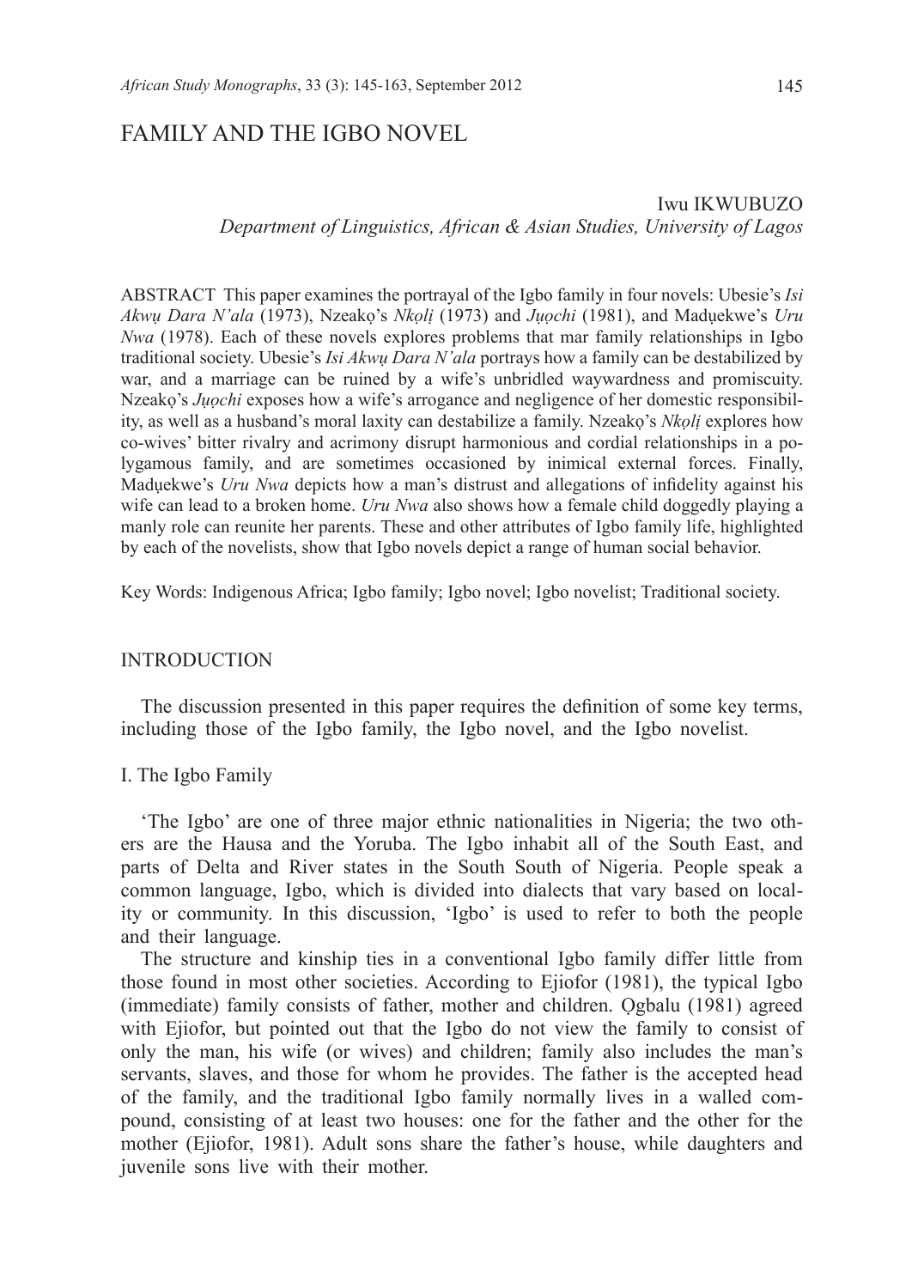In modern Igbo society, this traditional residential structure has changed. Distinction is no longer made between the father's and mother's houses because a modern house, with a living room and a number of other rooms, can serve the entire family. More than any other unit of kinship or relationship within Igbo society, the family is the greatest source of intimacy and solidarity.

The Igbo view the family institution as the foundation of the Igbo society. Its importance lies not only in its being an agent of cultural conditioning for young members of society but also in that marriage and procreation, which take place at the family level, make family indispensable for the continuity of the Igbo. The family unit is therefore uniquely central, because of its vital role in Igbo society.

II. The Igbo Novel

Igbo literary scholars (e.g., Emenanjo, 1982a<sup>(1)</sup>; Emenanjo, 1982b; Ugonna, 1982<sup>(2)</sup>; Uzochukwu, 1999<sup>(3)</sup>; Nwadike, 2002<sup>(4)</sup>) have demonstrated the existence of a creative literary tradition in Igbo society. Emenanjo (1986: 8) has noted:

There exists creative literature in Igbo and ... in the repertoire now available, one can find works that are as mature and far reaching as classics in English, French, Afro-Saxon and Afro-French literatures.

The term Igbo literature refers to "all literary works written in Igbo language, and which address themselves to the issues of Igbo world" (Ogbulogo 1999: 126). This is essentially correct, but we need also to note that the issues that Igbo literary works address are not restricted to issues of the Igbo world. Igbo issues may predominate, but this literature also addresses broader issues that concern humankind more generally. In other words, there are human concerns and experiences that are universal, and Igbo literature, like literature in other languages, is concerned with these issues.

The Igbo scholars referred to above have insisted that, to be accepted as Igbo literature, a work must be written in Igbo, even if the author is not of Igbo extraction. We strongly support the view that African literature must be written in African languages. Otherwise, "They would be merely pursuing a dead end, which can only lead to sterility, uncreativity and frustration" (Wali as cited in Emenyonu, 1978: 190). We also agree with Ugonna (1978: 3) who expressed the view that, "Each language is the best medium of expressing the worldview and the way of life of the people using the language…a people's thought expressed in alien tongue loses its genuineness." We do, however, accept the inclusion of works written in non-indigenous African languages as African literature insofar as such works are creative works that mirror African culture, African thought, and the African perception of the world, life and existence.

To this end, we have identified two broad categories of African literature: African literature written in non-African languages and African literature written in indigenous African languages. Within the first category we may more specifically talk of 'African literature in English', as it is used in some university English departments to differentiate between works that embody characteristic features of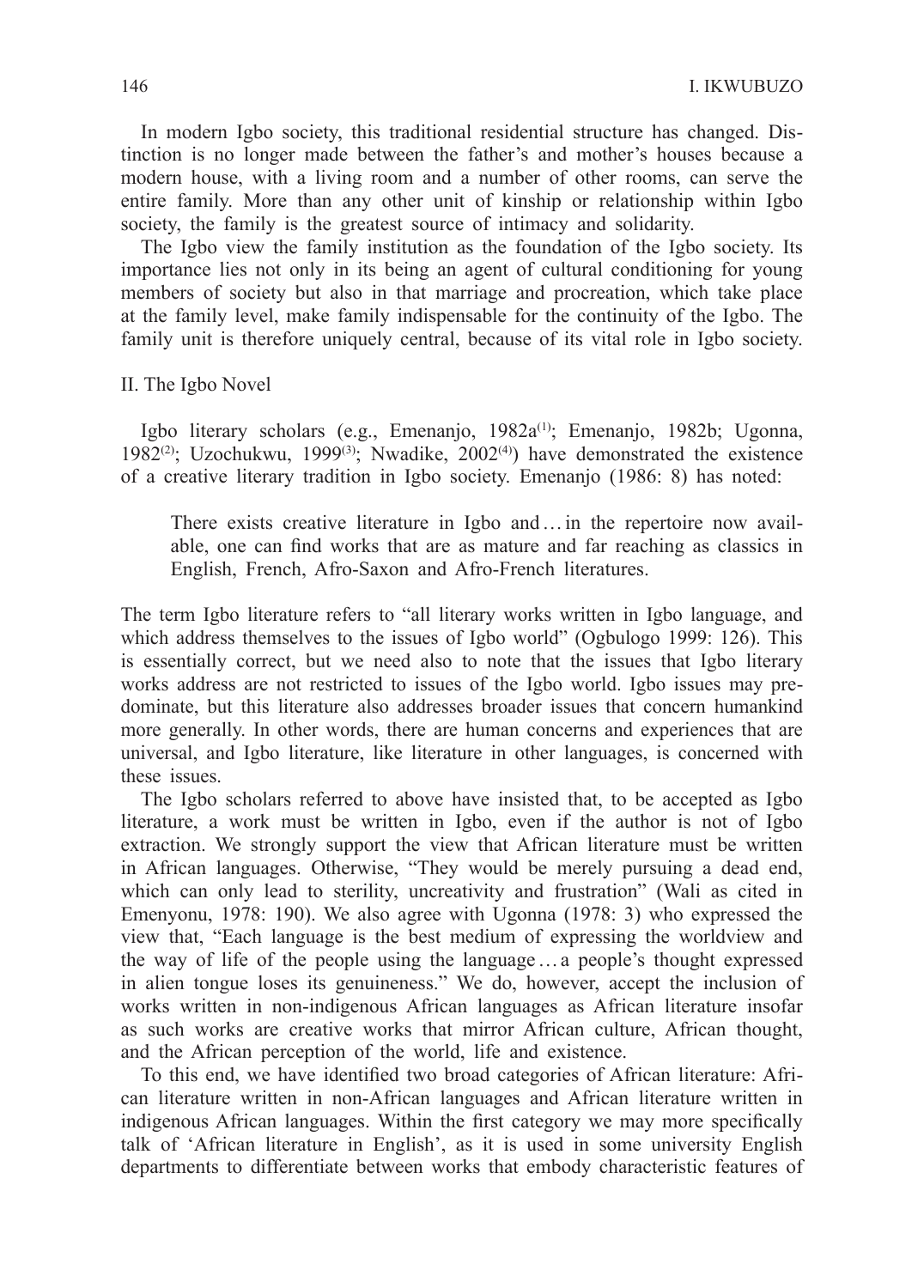African society from those of European society. It is under 'African literature in English' that Igbo writers such as Chinua Achebe, Flora Nwapa, Buchi Emecheta, and others, neatly fall. This specificity helps make 'Igbo literature' stand out as a category of African literature written in an indigenous African language, and removes the confusion and unnecessary argument that has been generated by the issue of language.

We wish to emphasize, however, that those scholars who would prefer their works written in English to be referred to as 'Igbo literature in English' would do well to have them translated into Igbo and ensure that the content of those works expresses the culture, ideas, philosophy, and worldview of the Igbo. An excellent example of this practice is Chukwuemeka Ike's translation of his novel *Porter's Wheel* into *Anu Ebu Nwa*. Apart from now being an Igbo-medium work, its content is, without contradiction, regarded as an authentic Igbo novel. The Igbo novel, as part of African literature, is an imaginative work of art conceived by a native or non-native Igbo speaker, and written in Igbo "or at least translated into the language" (Ugonna, 1982: 2). The "significant thing," according to Ugonna, is that "the text of an Igbo novel, poem or drama should be in Igbo." We have selected to examine four novels in this paper: Ubesie's *Isi Akwụ Dara N'ala*  (1973), Madụekwe's *Uru Nwa* (1978), and Nzeakọ's *Nkọlị* (1973) and *Jụọchi*  (1981). All were written in Igbo and therefore meet a criterion, in terms of their medium of expression, of authentic Igbo novels.

### THE IGBO NOVELIST AND HIS ENVIRONMENT

The novelist is a creative writer who chooses the novel genre for his literary creation. His 'environment' refers to the general locale or the scene in which the actions in his work occur. For the Igbo novelists, whose works are examined in this essay, the environment refers to traditional Igbo society and the prevailing social and cultural circumstances that have shaped the novelist's views. The sociocultural environment in which the literary artist lived, his religious beliefs, political situations, historical incidents, and other experiences of human life that have affected him, are often re-enacted or alluded to, in shaping his literature.

Emenyonu (1978: 188) was right when he stated, "Igbo written literature emanates from Igbo life and language. It embraces the social, political, economic and emotional forms through which Igbo life is revealed." The family, like any other subject in society, has been a focus of the Igbo novelist. The structure and attributes of the Igbo family can be seen in this genre. Family problems such as divorce, infidelity, co-wife rivalry and antagonism, different forms of domestic violence, and the effects of broken homes are also some of the themes noticeable in Igbo novels. We next examine, therefore, how the Igbo family has been portrayed in our selected novels.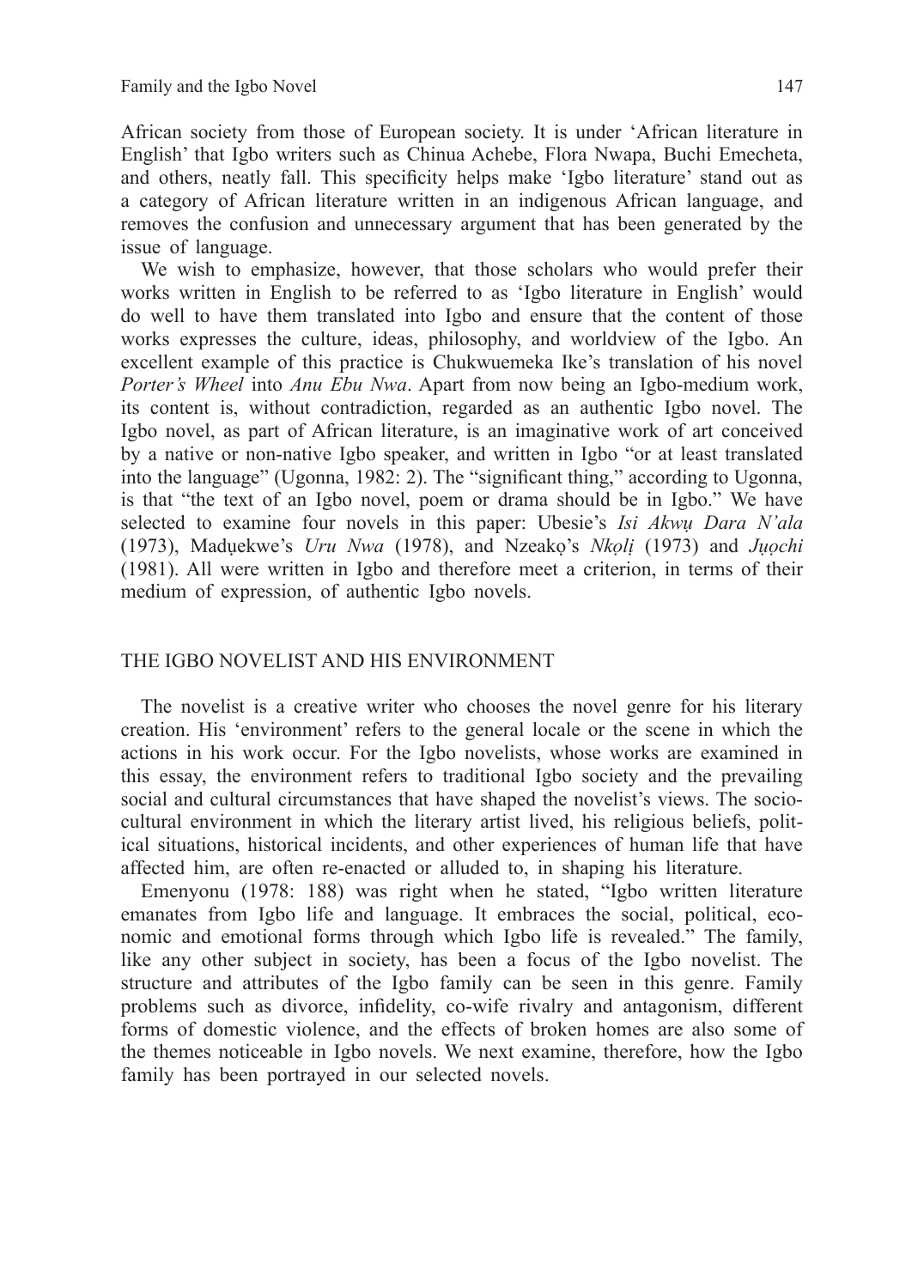I. The Igbo Family in Ubesie's *Isi Akwụ Dara N'ala* (1973)

The Igbo family portrayed in *Isi Akwụ Dara N'ala* is a modern and successful one, living in the city Enugu. The family consists of Chike, the father, Ada, his wife, and their two children, Chukwuma and Obianuju. Chike is a successful industrialist and his wife is a civil servant. Their children are very young.

At the start of the novel, the family's relationships are portrayed as loving, peaceful and unified. As the following excerpt reveals, the man is wealthy, and loving and caring toward his wife:

Chike ji ego. O nwere moto. O bi n'ezigbo ụlọ dị mma. Oriakụ Chike Ada na-aza abụghị naanị n'ọnụ. Ọ na-eri akụ Chike kwetakwa na ọ na-eri ya n'eziokwu. Ọ bụ gịnị ga-eme ka ya na Chike ghara ibi nke ọma, hụkwa onwe ha n'anya? N'uche Ada o nweghi. Ada nwere ihe niile nwaanyị na-atụ anya n'aka di ya… (Ubesie, 1973: 18)

(Chike is rich. He has a car. He lives in a good house. Addressing Ada as Chike's wife means something. She enjoys Chike's wealth and affirms it. What will prevent her and Chike from living well and loving each other? In Ada's opinion, nothing will cause that. Ada has everything a wife expects from her husband…)

We are also told that other people notice the peaceful atmosphere that defines Chike's family and wish to be like them:

Dịka ndị nọ n'akụkụ na-ele ha anya si hụ ha, ha na-ebi n'udo. Ha anaghị ese okwu… (Ubesie, 1973: 19)

(As perceived by other people, they live peacefully and do not quarrel…)

As some men do in Igbo families, Chike asks his wife to stop working since her salary is too meagre to afford anything, and he is wealthy enough to take care of her needs.

The outbreak of the civil war brings a reversal in fortunes for Chike, disrupting his business, and forcing him to leave the city with his family. Men must restrict their movements in order to avoid being conscripted into the war, and this situation impoverishes Chike. At first, Chike considers enlisting in the army but the thought of his obligations to his wife and children weigh on him. He feels inhibited by his family and drops the idea of joining the army.

Chike's attitude reveals a characteristic of the typical Igbo man, that of placing a high premium on his family. The Igbo man cherishes his family and considers it dangerous to abandon them no matter how precarious the situation may seem, or how urgent the need to leave. His reluctance reflects his deep commitment to his responsibilities. To the Igbo, the man is seen as "the bastion of security, who absorbs all shocks and feuds coming on the family from outside" (Ejiofor, 1981: 37). The typical Igbo man also places priority on his family over material pos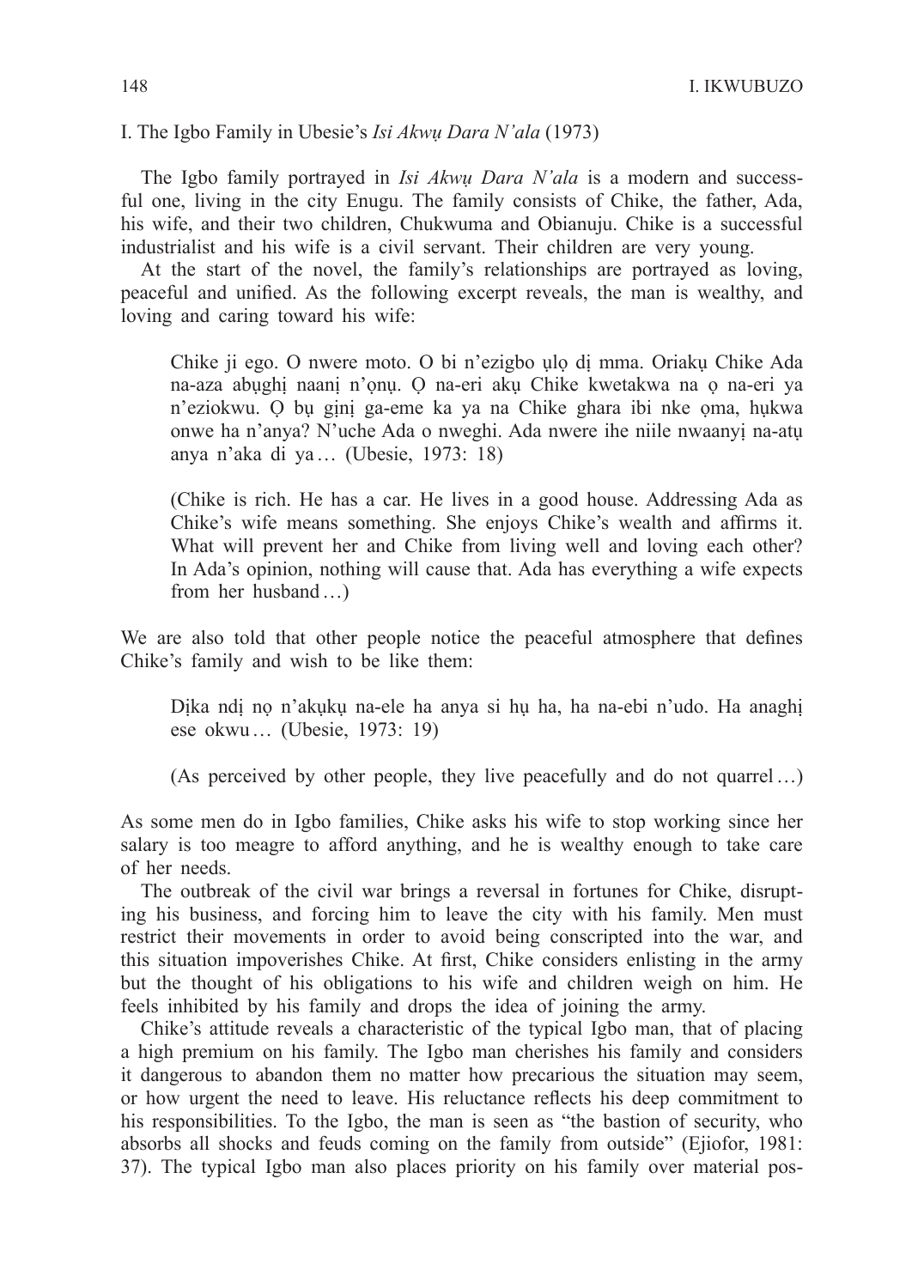sessions. This is illustrated by Chike's reaction to Ada when, as they are fleeing their residence in the city due to the uncertainty of impending war, Ada decides to use the only seat reserved in their car for their children to carry her dresses and cooking utensils. Chike sharply rebukes her: *Ada! Isi adịkwa gị mma?* (Ada! Are you mad?)

In response Ada asks:

Nna Chukwuma, olee ka m ga-esi hapụ igbe m? Olee ka m ga-esi hapu ite ofe m? Olee ka m ga-esi…? (Ubesie, 1973: 24)

(Chukwuma's father, how can I let go of my box? How can I let go of my soup pot? How can I…?)

Chike interrupts:

Gịnị bụ ite ofe gị? Gịnị bụ uwe gị? Ndụ gị na ụmụaka a, na igbe gị na ite ofe gị, kedu nke ka mkpa? Ada, chụrụ ụmụaka m chụlaara m ụlọ! Hapụ ihe ndị a niile na ọ bụ m zụrụ ha. Ejighị ego azụta mmadụ. (Ubesie, 1973: 24)

(What is your soup pot? What is your dress? Saving your life, and those of these children, or your box and your soup pot, which are more important? Ada, take these children home for me. Leave all these things because I bought them. A human being cannot be bought with money.)

Here the novel provides eloquent testimony to the importance an Igbo man places on his family.

While men must be cautious in their movements for fear of conscription, women have no such fears. Because of the freedom of movement women enjoy, Ada, Chike's wife, engages in *ahia ataaki* 'ambush trading'<sup>(5)</sup> and starts making money. Her business transactions bring her close to the soldiers with whom she begins to flirt. Emboldened by her sudden economic power, she begins to show disrespect towards her husband, bringing male friends into her matrimonial home in the presence of her husband without concern. She ultimately abandons her family and goes away to enjoy life by living on her own.

Chike goes to Ada's house to beg for food and to remind her that he is still her husband. Ada retorts: *Di gbakwaa ọkụ* (Ubesie, 1973: 115) (To hell with husband), but she is later evicted and returns to him. Chike and his brother, Okechukwu, strive to rehabilitate her but rather than embracing her family, she becomes more wayward and conspires to have Chike conscripted. Fortunately, Chike meets an old friend who helps him in this situation.

Chike is the embodiment of a mature and responsible Igbo man. As a husband, he is patient; he is ready to forgive and accommodate others. His patience is reflected in the way he endures his wife's waywardness. He remains calm and counsels her to refrain from her evil ways and accord him the respect due to a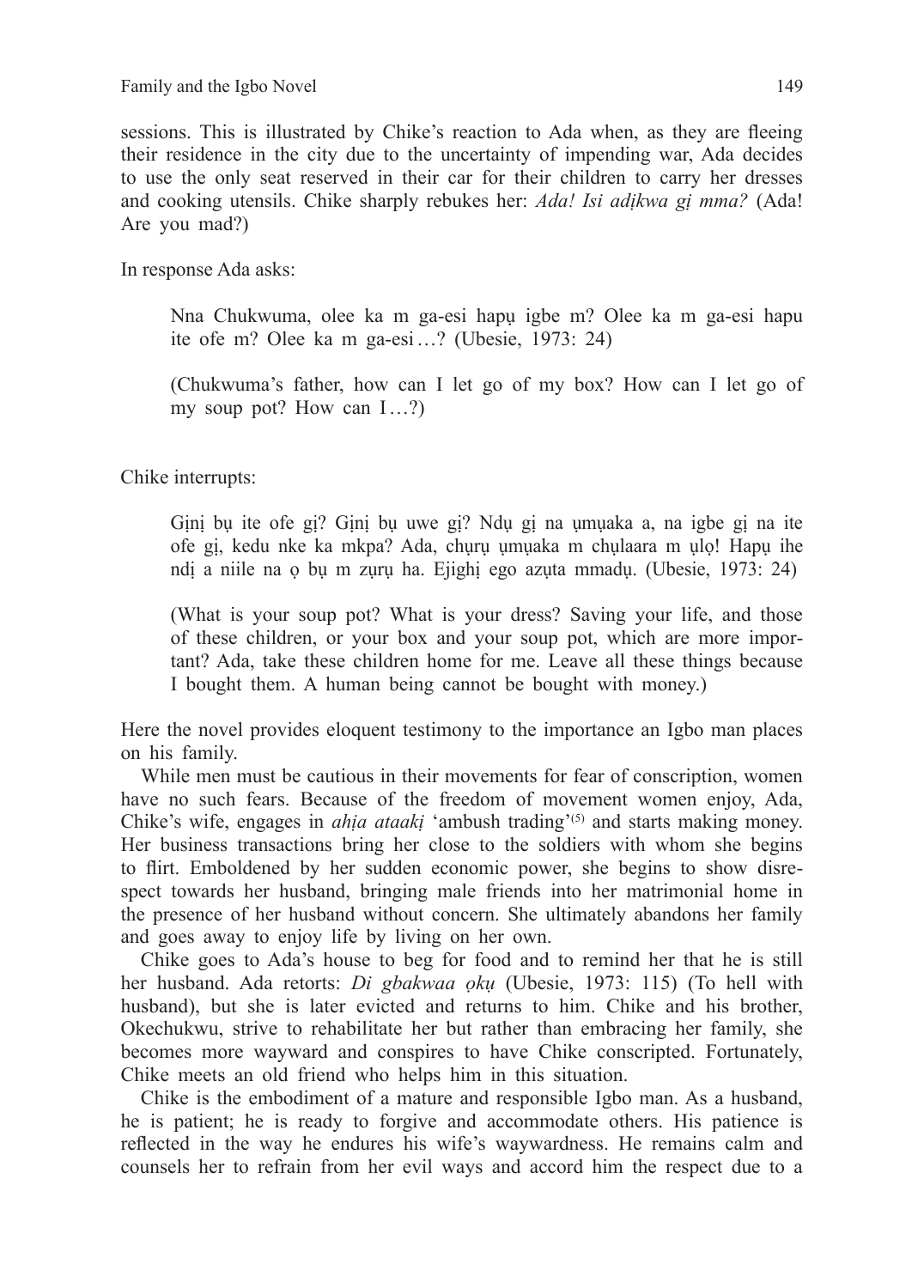husband. Chike states:

Nne, ị mara ugwu ruuru m ka di gị, kwanyere m ya, maka na di nwaanyị bụ aka ogori na-ehi n'isi. Nwaanyị hapụ di ya, isi eruo ya ala. Ndụ nwaanyị enweghị isi ma o nweghị nwoke o ji etu ọnụ. (Ubesie, 1973: 135)

(My dear, if you know the respect that is due to me as your husband, accord it to me, because a husband is the hand with which a woman supports her head. If a woman deserts her husband, she falls. A woman's life has no meaning if she does not have a man she can brag of.)

Chike's statement reflects the Igbo worldview of an ideal relationship between husband and wife. The Igbo believe that a wife is subordinate to her husband, and that she should be loyal and submissive to him. She stands to suffer if she deserts her husband. This view of traditional Igbo society is clearly endorsed by Ubesie. It is what the feminist critique would describe as the subjugation of womanhood—giving a woman a subordinate position in a male-dominated Igbo society.

Chike is no longer able to see socially and culturally accepted behavior in his wife. Ada's lifestyle becomes a source of embarrassment to him. As a man, he reacts to the embarrassment his wife causes him when she entertains her male friends in his presence. Her unrepentant posture makes Chike furious; interrogating Ada one day, he beats her mercilessly because no Igbo man, no matter how patient, will continue to tolerate this kind of insult and relegation from a wife.

Ada's attitude and actions shatter the peace and unity that once characterized the family. She mistreats her husband by flirting with other men. She starves her children when she becomes the breadwinner of the family, and ultimately abandons them. She relegates her husband to servitude, to the point of asking him to wash plates and do other household chores before she will give him money and food for the children. These instances demonstrate Ada's failure to keep her marriage vow, "for better, for worse," breaking her relationship with her husband and validating the prophetic statement made by a mad man immediately after they were joined together as man and wife by the priest, *ma ọ bụrụ na ha abụọ ejighị aka ha tọsaa onwe ha* (Ubesie, 1973: 17) (if two of them do not break the relationship themselves). Ubesie (1973: 85) also describes her refusal to have her meals with other members of the family:

Oge agaala mgbe ya na Chike na ụmu ha na-erikọ ihe ọnụ dịka ndị si n'ezigbo ezinaụlọ. Otu ihe kpatara ya ugbu a bụ na ọ bu Ada na-eweta ego nri.

(Gone are the days when she, her husband, and their children used to have their meals together as members of a good family. Now, the reason for this is that Ada has become the breadwinner.)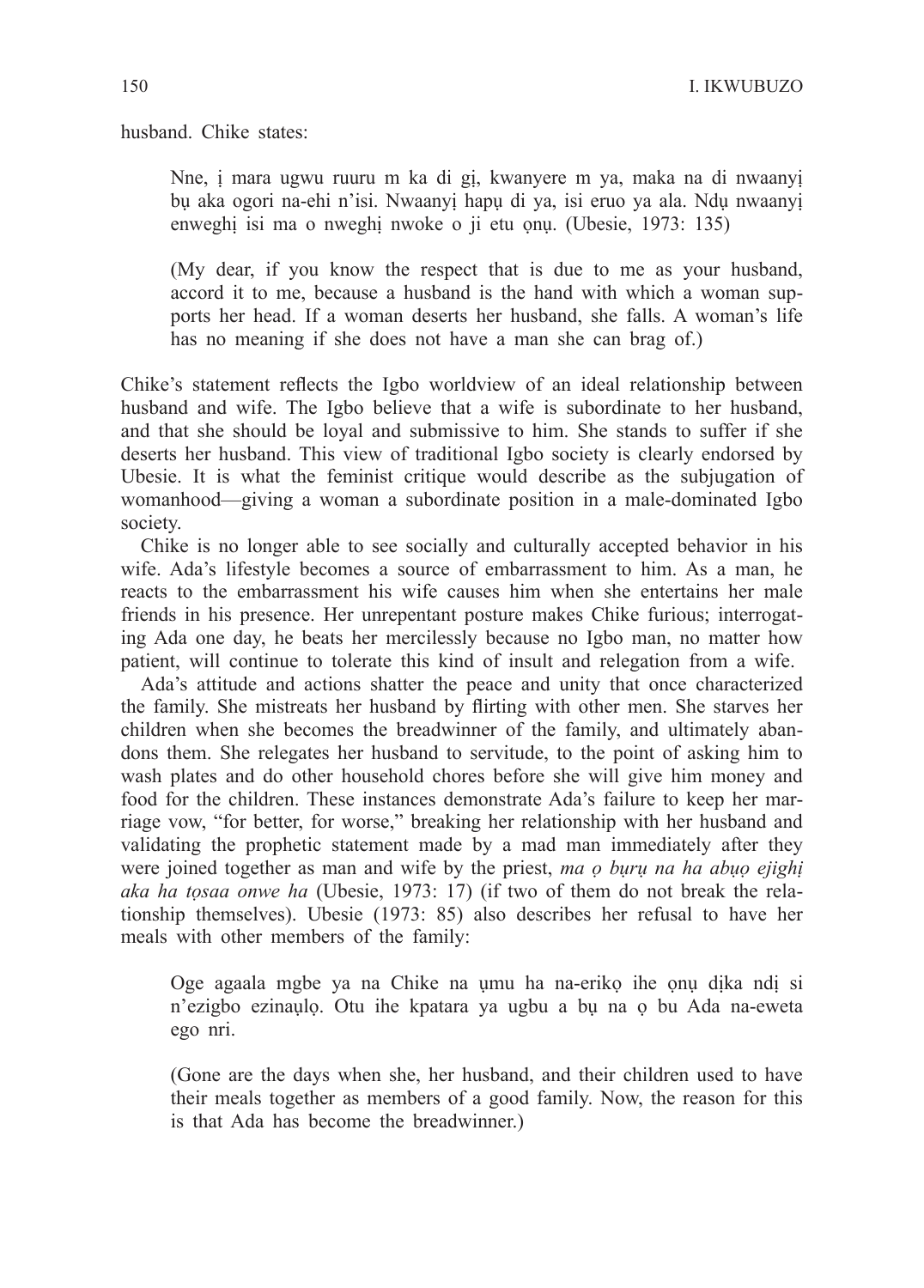Ada's statement, *I wetara ego garị ka ọ bụ ego akpu ka i wetara?*…*Di gbakwaa ọkụ* (Ubesie, 1973: 86) (Did you provide money for garri or for foofoo?…To hell with husband) becomes her regular response whenever Chike demands respect from her. What Ada's behavior suggests about women becoming breadwinners in Igbo society is that they will become overbearing and may no longer submit to their husbands.

Ubesie portrays the marriage between Chike and Ada as lacking all the necessary ingredients that sustain a healthy marital relationship. There is no more caring, no commitment, and no more love. Their marriage vow has been abused and profaned:

Ọlụlụ di na nwunye Chike na Ada ugbu a dịka ọ bu mgbere ka ha abụọ na-atụ. Ọ dighi onye na-elenyere ibe ya ụdị anya kwesiri na di na nwunye ga na-elenyere onye nke ọzọ …Akwụkwọ ha gbara n'ụlọ ụka tupu ọgụ amalite dị ka ọ bụ eriri e ji chie ọzọ, nke e were gbanye nkịta n'ụkwụ. (Ubesie, 1973: 85)

(Chike's marriage with Ada is now like a mere business transaction between the two of them. No one cares for the other in a manner deserving of a husband and a wife…Their wedding in the church, before the war broke out, is like a rope for *ọzọ* title taking, which has been tied on a dog's legs.)

At last, after the civil war, things take a new turn for Chike. As the war ends, he goes to Lagos to see the white man who was managing his company before the outbreak of the civil war. He is surprised to see that his business has thrived during the war and that a large sum of money has been made and saved for him. He goes back to Enugu with enough money to start a new life. His family rebounds and they begin to live happily again, but without Ada. While Chike is hosting people at a survival party, Ada, who has learned of his restoration to wealth, reappears with an illegitimate baby, looking tattered and hungry. She begs Chike to take her back as his wife. Chike refuses, reminding her that he does not eat leftover food, and that the palm head that touches the ground has been soiled—*Isi akwụ dara n'ala edetula aja* (Ubesie, 1973: 205).

With *Isi Akwụ Dara N'ala*, Ubesie presents a picture of an Igbo family destabilized by civil war, and further shattered by a wife's infidelity and waywardness. Ada refuses to be tamed in spite of all her husband's entreaties. The story is a cautionary tale of a woman who, in her quest for materialism and comfort, becomes insensitive to the plight of her family, abandoning them when her husband and children need her most. Ada typifies the woman who identifies with her husband only when times are good:

Mgbe ihe dị mma, ihe Ada na-akpọ ya bụ nna ya ukwu, ma ọ bụ nna Chukwuma. Ma ugbu a, ihe ọ na-akpọ ya bụ nwoke a. (Ubesie, 1973: 87)

(When the going was good, what Ada called him was her 'boss or Chukwuma's father'. But now she calls him, 'this man'.)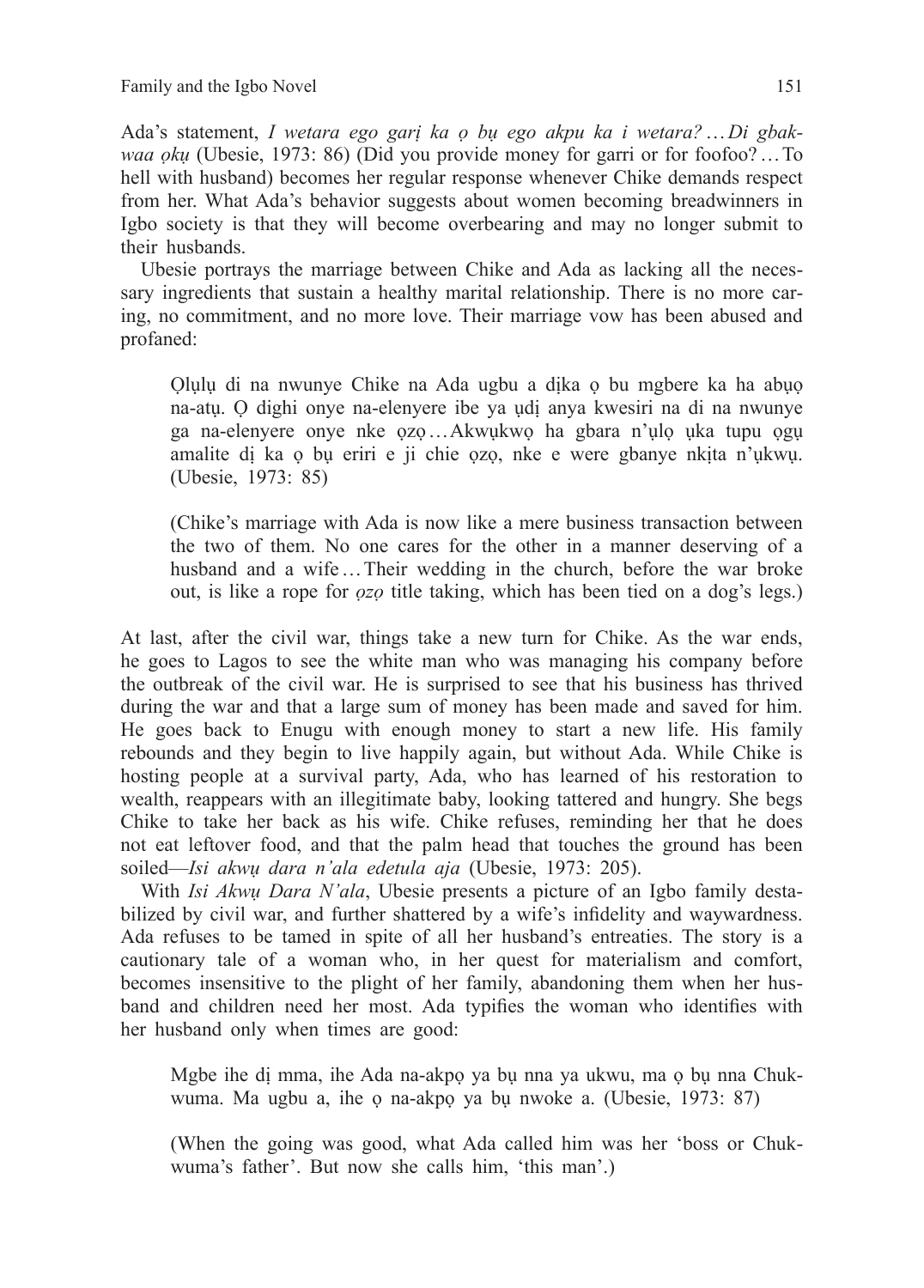The woman's attitude is critically evaluated in the following statements:

Ọ bụru na nwoke na nwaanyi abụghị di na nwunye mgbe ihe dị na mkpa, olee mgbe ha ga-abukwa di na nwunye?…Di na nwunye bụrụ naanị mgbe ihe dị mma, ọ dighị mkpa na nwoke na nwaanyị ga-ekwekota na ha ga-abụ di na nwunye. (Ubesie, 1973: 204)

(If a man and a woman are not a couple in a difficult situation, when will they be husband and wife?…If being husband and wife is only for when things are good, then it is not important that a man and a woman will consent to be husband and wife.)

Our illustrations above have shown that Ubesie's *Isi Akwụ Dara N'ala* truly portrays a family that is destabilized by war, and a marriage relationship that is ruined by a wife's intransigence, insensitivity to the plight of her family and her lack of moral rectitude.

II. The Igbo Family in Nzeakọ's *Nkọlị* (1973)

In *Nkoli*, Nzeako presents a polygamous Igbo family. The family consists of Ojeuga, his two wives, Ugoye and Ogechi, and their two daughters, Ekwutọsị and Nkoli. The small size of this family is in contrast to the typical polygamous Igbo family, which tends to be large. *Nkọlị* is set in a rural Igbo community, and activities and behaviors typical of rural life are manifested in the work.

Nzeako presents problems typically associated with a polygamous Igbo family—the problems of co-wife rivalry. These are often described as rancour, mutual distrust, suspicion, acrimony, incessant fighting and quarrelling. The younger wife thinks their husband loves the older wife more; the older wife does not like to see her co-wife receive anything from their husband.

Ugoye, the first wife, left her husband and then returned when she heard he had married another wife. She is naturally quarrelsome. Her desire to have their husband love her alone leads her to consult a medicine man to prepare charms to help her seduce him. But the medicine man declines, warns her against harbouring such evil intentions, and advises her to go back and make peace with her co-wife, who does not contemplate any evil action against her. Ugoye is accused of witchcraft against Nkoli, the daughter of her co-wife, but this allegation is later disproved when the real witch, who happens to be the first wife's namesake, is found. Unlike Ugoye, Ogechi is a peaceful woman. Recounting her traumatic experiences to her daughter, Nkọlị, she regrets being associated with polygamy. She blames her misfortune of not having another baby after Nkọlị, on her co-wife.

Ojeuga is a traditional Igbo man who believes strongly in the traditions of his people. His family problems sadden him and give him sleepless nights, but he is never biased in handling family issues, despite the incorrigible behavior of his first wife. He gives each of his wives fair hearing and verifies allegations before taking action. When, for instance, he is told that his first wife has consulted a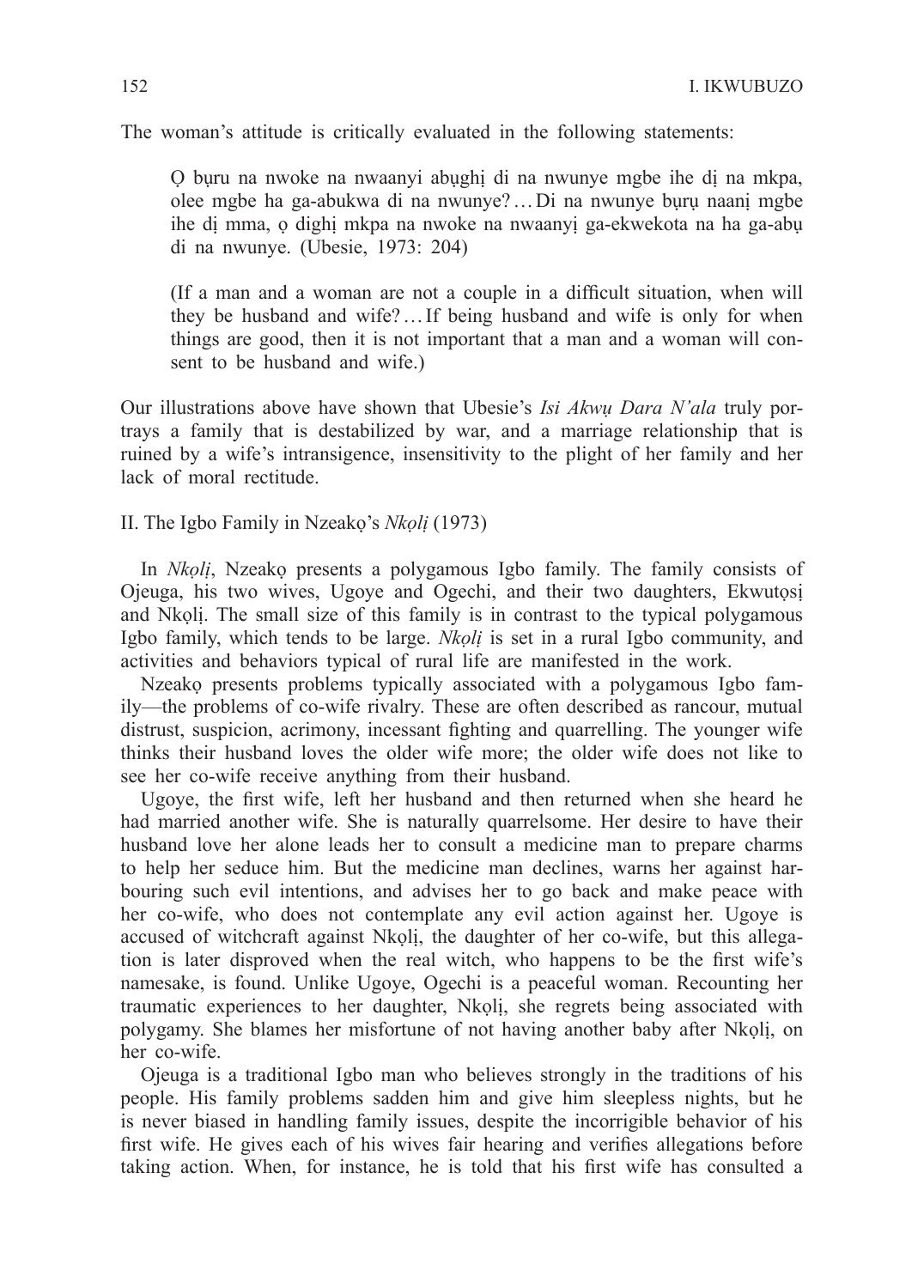medicine man (*dibịa*), Ojeuga decides to visit the house of his friend, Obiogbodu, who turns out to be the same medicine man his wife visited. Ojeuga is a patient husband and makes every effort to see that peace prevails in his family.

Ugoye's visit to a medicine man, as well as a fight between the wives that drew the attention of their entire neighbourhood, embarrass and frustrate Ojeuga, so he divorces Ugoye. But her departure brings no abatement to the family's troubles. Ojeuga and Ogechi thus decide to send Nkọlị to live with a female teacher in another town. Nkọlị is now safe, but Ogechi's troubles persist. Due to the persistent attacks on his family, Ojeuga, epitomizing the typical traditional Igbo man, goes to consult an oracle to unravel the cause of the trouble in his home.

While in her father's house, Ugoye, now divorced, gives birth to a baby boy. Ojeuga does not even ask about the child. Ugoye does not find life easy as a divorcee. While her father's family contemplate what to do about her condition, another woman, Ugoye Nduka, starts to publicly confess her atrocities against Ojeuga's family. In her confession, she reveals that all along she has been behind the woes that have befallen Ojeuga's family and that it is God that saved them from all her evil deeds. The confession makes Ojeuga feel compassion for his estranged wife and, along with others in the community, he begins to reconsider their relationship.

At last there is a reconciliation, and Ojeuga arranges to bring her back to his family. Ugoye and her children return amidst joy. The novelist thus presents a picture of a reunited family, which is happy, loving, and peaceful. The peaceful reconciliation and re-union ignite greater love and affection in the family. The co-wives, whose relationship was earlier marred by bitter rivalry, begin to regard each other as sisters.

Nzeako's views on the polygamous Igbo family are unclear. Early in the work, he highlights the problems associated with a polygamous family. While he seems not to have favoured it, as expressed through the feelings of the younger wife, his reference to another polygamous family and his resolution of the problem in Ojeuga's family suggests his endorsement of the polygamous marriage system.

In the text, we see Ogechi, Ojeuga's second wife, having a sleepless night and agonizing over the traumatic experiences in her marriage, especially the treatment she has received from her co-wife. As she narrates her ordeal to her daughter, Nkọlị, she regrets being associated with a polygamous marriage, and vows that none of her daughters will have a similar experience.

One problem that is often associated with polygamous families is that of rivalry between co-wives. Situations develop in which each is scheming to have the upper hand, or to be loved more by their husband. The craving to be loved can lead wives to take extreme steps, as Ugoye does in this story, even going so far as to consult the *dibịa* (medicine man) for a love-inducing charm to win over her husband.

Yet, in another episode, Nzeakọ shows how Obiogbodu, a medicine man who has six wives, is able to manage his family and have all his wives live together peacefully. Obiogbodu emphasizes that such peace and cordiality only prevail when the women are humble. Finally, through the reconciliation of Ojeuga with his divorced wife, and her happy reunion with other members of the family,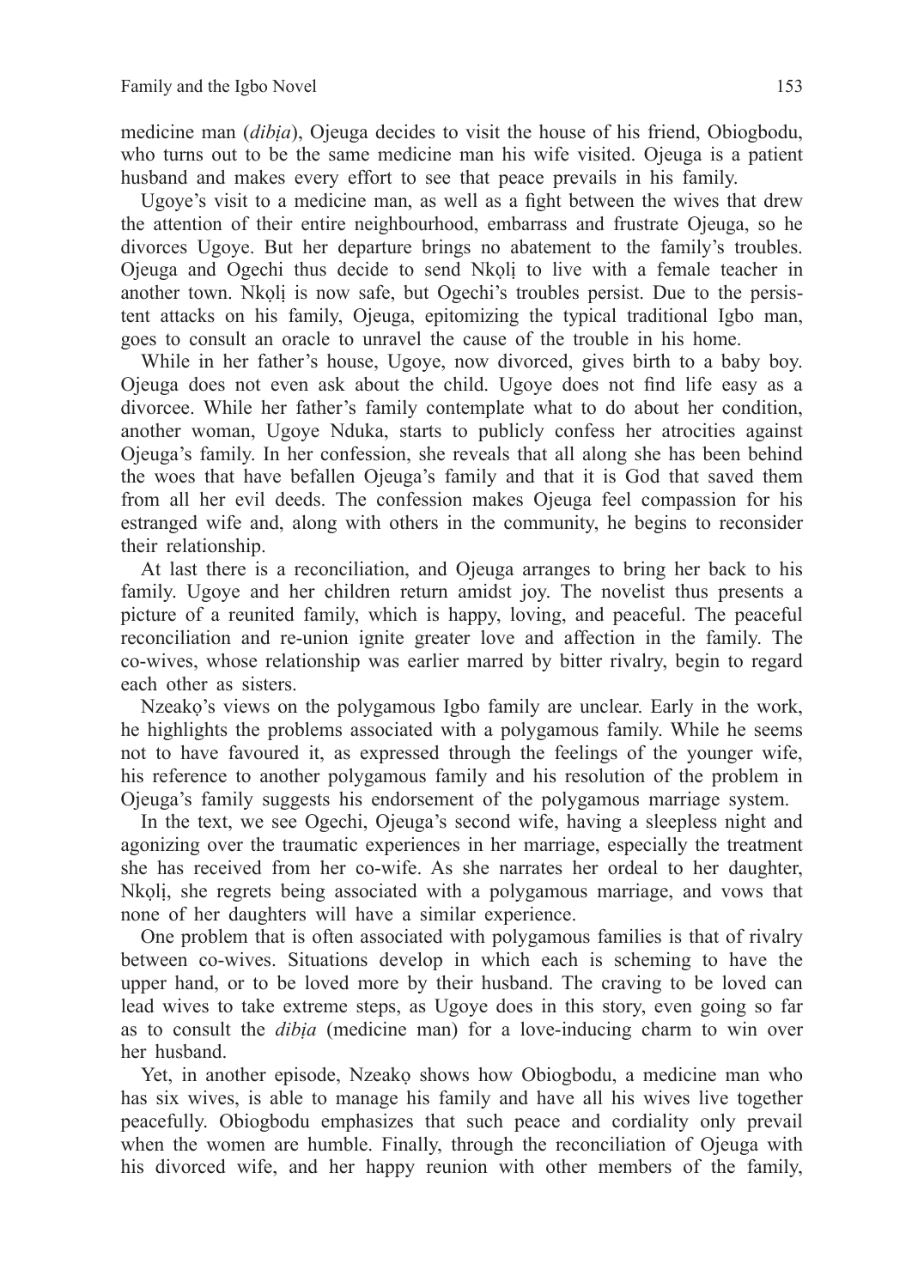Nzeako shows how peace, love, and unity can be restored even in a broken home. By taking this position, Nzeako promotes the view that polygamy can thrive in an atmosphere of understanding, mutual respect, love, and peace. He also presents, through Ugoye Nduka's confession, the idea that co-wives' rivalries can be caused by inimical external forces.

As in the other novels under study, *Nkoli* captures some of the features of Igbo traditional society and family. In Igbo society, a man's kinsmen and his married sisters *(umuada)* get involved in settling family squabbles. The married daughter of a family (*nwaada*) considers herself a part of her father's family, and shows interest in that family's welfare. This is why when Ojeuga's first wife fights her co-wife, creating embarrassing pandemonium in the neighborhood, Ojeuga's married sister is equally disgusted with the woman's behaviour, and demands of her brother:

Gee m nti n'olu nke oma. I huru nkita noduru n'ezi bu nne Ekwutosi, o ghaghi isi n'ụlọ a wee laa. Ọ bụ m kwuru ya. (Nzeakọ, 1973: 24)

(Listen to me very well. You see that dog, the mother of Ekwutọsị, sitting outside, she must leave this house. I mean it.)

With this statement she vehemently advocates that Ojeuga divorce Ugoye. Ojeuga's kinsmen also gather to express concern over the unfortunate incident. Their communal feeling is conveyed by their spokesman Anako's comment:

Ọ bụru na ihere adịghị eme ya na ndị ụlọ ya, ihere na-eme anyị bụ ndị ụmụnna ya. (Nzeakọ, 1973: 28)

(If he and members of his family are not ashamed of themselves, we, his kinsmen are ashamed.)

The kinsmen make an attempt to find a solution to Ojeuga's family problems by inviting him and his wives to meet with them. Their concern demonstrates the spirit of being their "brother's keeper," a hallmark of social relations in Igbo culture. Ojeuga's in-laws, the kinsmen of Ogechi, decide to give Ojeuga some time to address the situation on his own before they take action.

Another attribute of Igbo traditional society, which Nzeakọ presents in his work, is the traditional process of divorce. After deciding to divorce his first wife, as a result of her cantankerous and quarrelsome nature, Ojeuga sends for the man who stood as his witness during the marriage (*onye dịirị ya n'isi ịlụ nwunye/ onyeebē*), as well as his kinsmen, to inform them of his intentions. Ugoye's parents are also invited and, at a formal gathering, Ojeuga returns Ugoye to her parents with the following statement:

Nwaanyị ọma, ọ dighị nkọjọ ọ bụla m na-akọjọ gị, ma gị gaa ka nne na nna gị dọọ gị aka na ntị. Mgbe i natara ozi m, ị lọghachi. Ma ị loghachịla ma ị nataghị ozi m. (Nzeakọ, 1973: 49–50)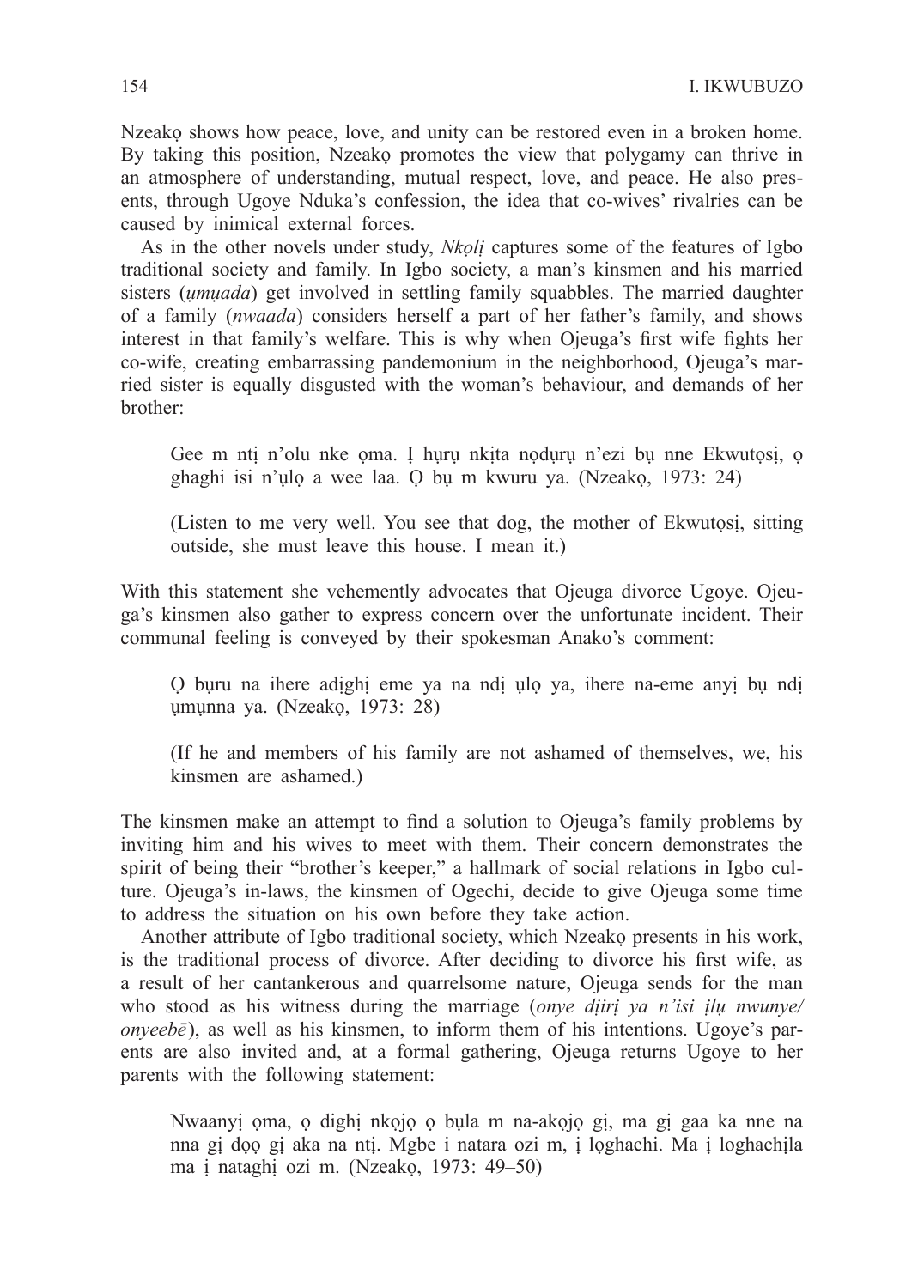(Fine woman, I do not castigate you, but go so that your parents can advise you. Come back when you receive my message. But don't come back if you do not receive my message.)

As we have shown here, Nzeakọ in *Nkọlị* explores how co-wives' bitter rivalry and acrimony are capable of disrupting harmonious and cordial relationships in a polygamous family. The novelist, however, expresses the view that it is possible for polygamy to thrive in an atmosphere of understanding, mutual respect, love, and peace. By blaming the cause of disharmony and rivalry in Ojeuga's family on some inimical external forces, and through Ojeuga's reconciliation with his wives, Nzeako demonstrates that peace, love, and unity can be restored even in a broken polygamous home.

### III. The Igbo Family in Madụekwe's *Uru Nwa* (1978)

Madụekwe's *Uru Nwa* is an exposition of a family where the man exercises overwhelming power over his household. In this work Madụekwe exposes what feminists refer to as the humiliation and oppression of womanhood. In this novel, Wogu sends his wife, Ahụdiya, away simply because he sees a male neighbor greeting his wife. The jealousy of seeing his wife exchange greetings with another man makes Wogu cast her out immediately, with no proof for his allegations of infidelity. In a furious commanding tone Wogu tells her:

Ahụdiya, laa ụlọ nna gị! Lawa ugbu a! Lawa! Ọ kaara m mma na ị noghịkwa n'ebe a karịa na ị no ya na-emeru ya, na ị nọ ya na-emetọ ya! (Madụekwe, 1978: 44)

(Ahụdiya, go back to your father's house! Leave, now! It is better for me that you are not here than stay and desecrate it, than stay and make it filthy!)

This immediate divorce and ejection exposes Ahụdiya to the danger of traveling back to her father's home at night, through a dreadful forest, and forces her to abandon her two daughters, Adamma and the baby, Ngọzi.

Wogu marries a second wife, to whom he metes out almost the same humiliating treatment. The day Wogu catches her fighting with one of her daughters (who does not respect the woman as her stepmother), he chases her away with a machete without caring to scold or warm her about her behavior. He immediately demands that she return to her parents the next day.

Wogu's treatment of his wives shows how some men in Igbo traditional society send, or threaten to send, their wives packing at the slightest provocation or misunderstanding. Madụekwe also highlights another family in which a man, Otikpo, has two wives; he leaves his first wife and her daughter in the village, and takes his second wife to live in the town.

Madụekwe resolves the situation of Wogu's family, through the dogged efforts of Ngọzi, Wogu's youngest daughter. She, supported by her sister, Adamma, makes their father denounce his oath to never again have anything to do with his wife,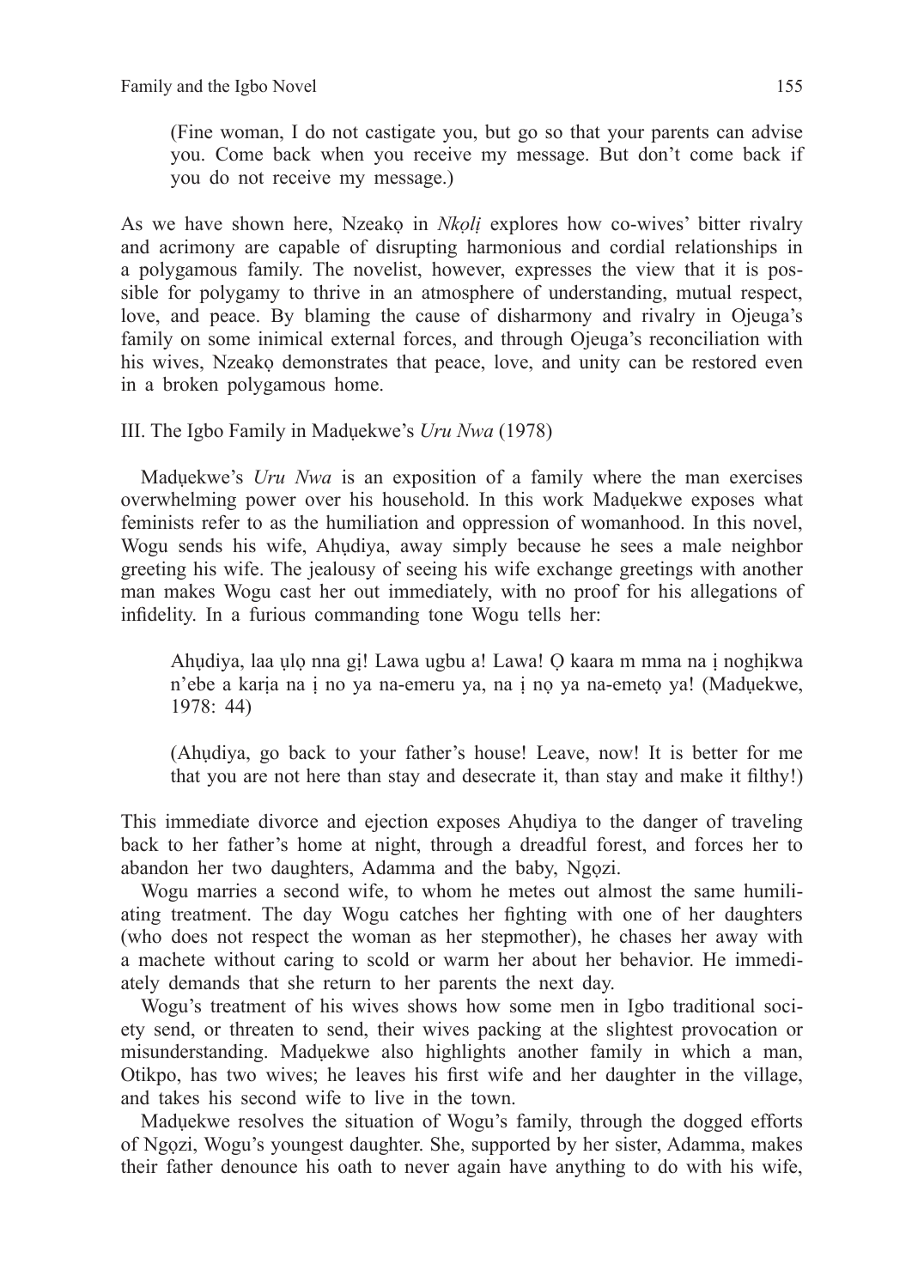Ahụdiya. By taking reconciliatory steps and prevailing over her father, Ngọzi brings her mother back to her matrimonial home, and the family begins to live happily again.

Though Madụekwe has, through Wogu's action against his wife, portrayed the high-handedness men sometimes exert in the Igbo family, his preoccupation appears to have been the enhancement of the status of women, as presented by Ngọzi's achievements. In Igbo traditional society, the role of reconciling separated parents is normally seen as the exclusive duty of male children. Here, Madụekwe uses the reconciliatory mission undertaken by Ngọzi to stress the importance of the female gender, and counter the assumptions of some people in Igbo traditional society that the female child is not as important as the male. Ngozi's success in reuniting her parents and restoring a harmonious relationship between them lends credence to the saying that what a man can do a woman can do better.

On the other hand, it may be said that the image of women as abused, which Ahudiya's humiliation by Wogu epitomizes, is ameliorated by Ngozi's bold and dogged stance on the issue of recalling her estranged mother, in spite of her father's intractable nature. The prevailing affection in Wogu's home after the return of Ahụdiya, the expectations, and the recognition accorded the female child are evident in Ngọzi's speech below:

Dịka ihe siri kwụrụ, ahụghị m n'omume nna m na ọ gaghị eleru anya, bururu nne m ezi di. Aririo m na-ariozi bụ ka ihe gaara nne m otu o turu anya o jiri kpebie wee lakwutewe nna m.

Ọnọdụ m n'etiti ndị mụrụ m dizi elu. Ha jiri m kpọrọ mmadụ. Ọ dịghị ihe ha zuru ime ha na-adịghị agwa m. Ọ dịghị nwa a na-eme mmadụ ha adịghị eme m. Ọ dịghị ihe m chorọ n'aka ha m na-adighị enweta. (Madụekwe, 1978: 133)

(From the look of things, I do not see my father displaying any attitude that suggests he will not be careful to make a good husband to my mother. My prayer is that my mother's desire in deciding to reunite with my father will be fulfilled.

My parents now hold me in high esteem. I am recognised by them. They do not plan to do anything without informing me. There is no kind of petting I do not receive from them. They do not refuse me anything I require from them.)

Family in Igbo society, as portrayed in this novel, is dynamic and fluid. Every member of the family is important and has a role to play in the scheme of things. Madụekwe, the novelist, has demonstrated that even a child, irrespective of the gender, can be instrumental in resolving a problem that mars their parents' harmonious relationship.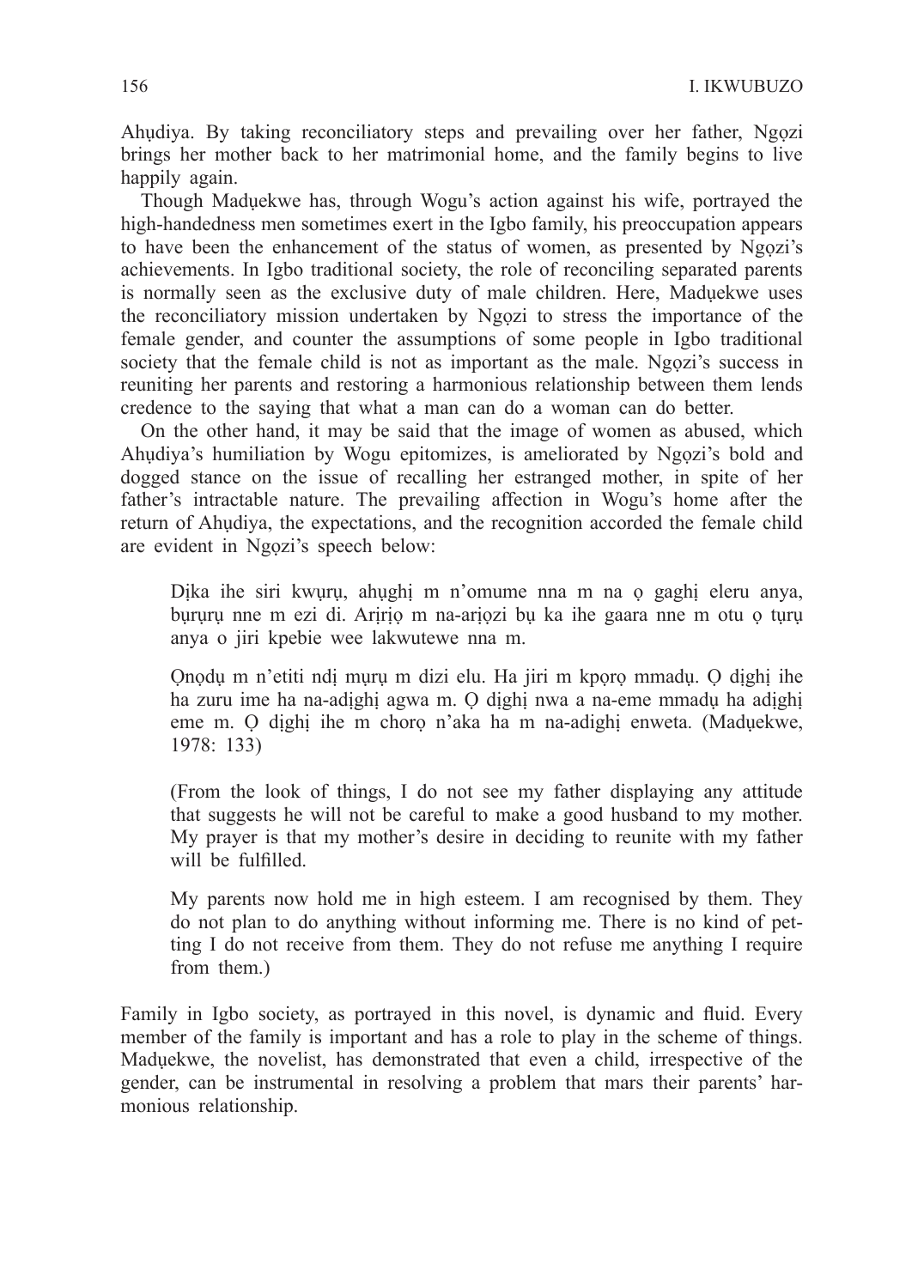IV. The Igbo Family in Nzeakọ's *Jụọchi* (1981)

In *Jụọchi*, Nzeakọ elucidates two different types of families in Igbo society. One is the rural Igbo family that displays human tendencies that are typical of non-literate traditional societies: acrimony, hatred, antagonism, rivalry and oppression. It is a family ravaged by penury. The father, the only surviving man in his family, dies when his only daughter is just four years old. In his lifetime, he lived in the midst of kinsmen who wished him dead so that they could appropriate his land.

Ekwuigbo, lives a cautious life, avoiding any close association with people, and abstaining from drinking, taking kolanut, or snuff, to escape the schemes and intrigues of his enemies. Despite his caution and abstinence, Ekwuigbo suffers from many infirmities and ailments that he believes to be the handiwork of his enemies. His incessant visits to different medicine men for cures impoverish him further and, as a result, he cannot afford to take proper care of his only daughter. He also cannot afford the luxury of sponsoring his wife to take the *inyom*  title like other women.

In his struggle for survival, he becomes isolated, and is abandoned by his relations. Even when he is in the throes of death, only his wife and daughter are by his side with no other person around to console them. His burial is a mere formality, with only a few people in attendance, who leave immediately after his interment.

As in his other work, *Nkoli*, Nzeako reinvents Igbo traditional society through his portrayal of the actions and experiences of this family. Less than two weeks after Ekwuigbo's death, his kinsmen enter his land and start to harvest his palm fruits and other farm products without regard for his widow and her daughter. In order to save her life, and that of her only daughter, from their enemies, Udumma, leaves her matrimonial home to seek refuge among her own people.

In Igbo traditional society, if her husband or late husband's kinsmen, either because of quarrels or for not having a male child, force a woman out from her matrimonial home, her paternal home can provide her succour and protection. Consistent with this spirit of Igbo kinship relations, Udumma's brothers warmly receive and resettle their widowed sister and her daughter. But they also remind her that Igbo culture does not permit sharing their father's property with her as a woman, and they ask her to fend for herself and her daughter.

In Igbo families, a widow assumes the responsibility for raising and providing for her children, just as Udumma does. In order to ensure their survival, she engages in menial work, supported by the efforts of her little daughter, who also goes to the bush to pick oil bean seeds, fallen palm fruits, and palm kernels, which she cracks. Once a reasonable quantity has been gathered they can be sold. In rural Igbo communities, people who embark on these activities are considered to be very poor.

Nzeako also identifies another feature of traditional Igbo family life: the act of parents sending their children out to work as servants when the family can no longer cope with domestic demands. Due to the increasing hardship the widow and her daughter face, Eloka, one of Udumma's brothers, suggests that Jụọchi,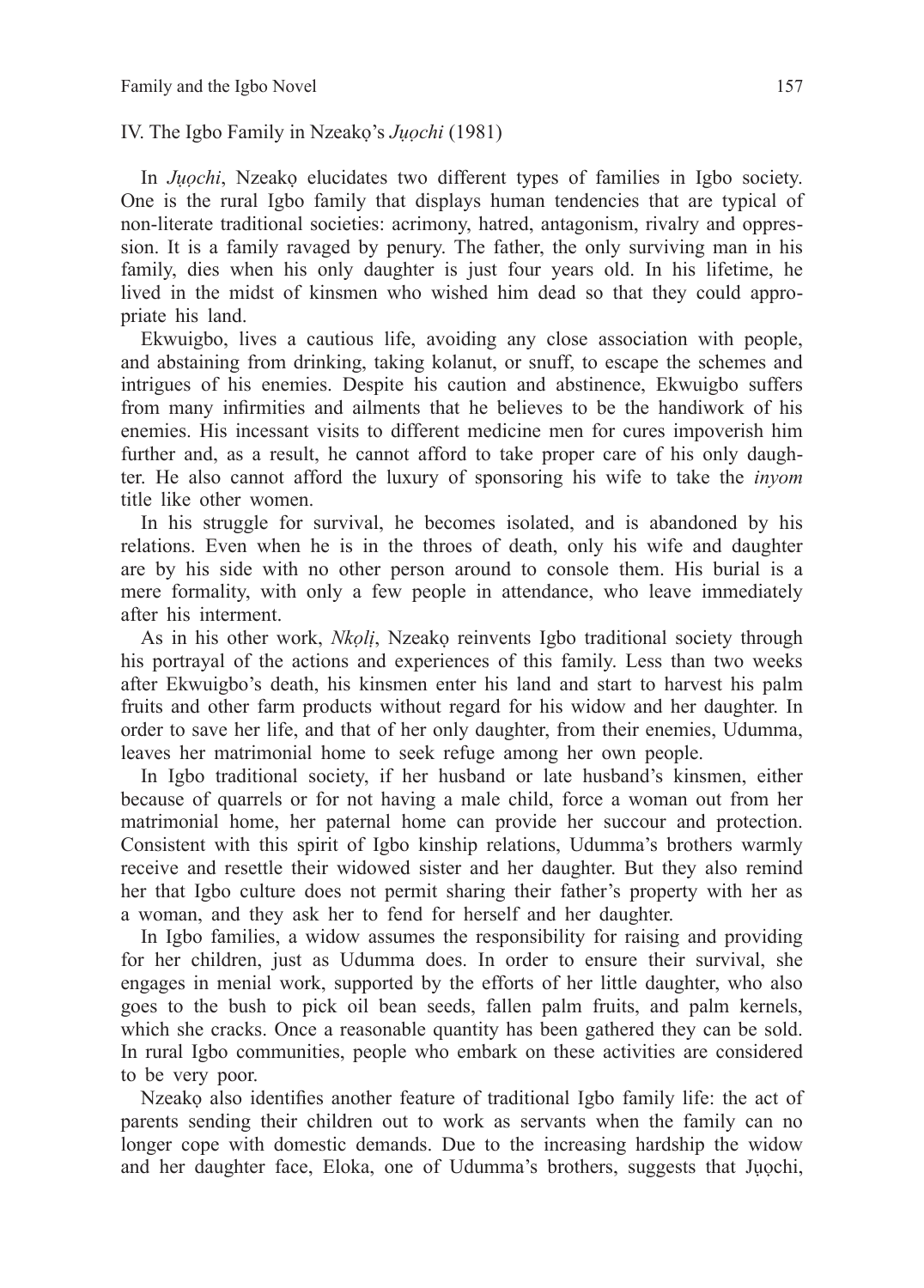her daughter, be sent to serve as a housemaid in order to lessen Udumma's burden, at least from the cost of feeding. Jụọchi is later given as a housemaid, but only with collective family approval. In Igbo culture, no member of the family is given either in marriage, or in servitude without the family's approval. Here, we see Udumma's brother playing the role of father, negotiating the conditions of giving Jụọchi as a maid.

In this portrayal of the typical Igbo family, Nzeakọ has depicted the experience of a man surrounded by enemies who desire him dead so that they can take over his inheritance. Ekwuigbo is particularly vulnerable because he has no male child to succeed him when he dies. In both traditional and modern Igbo society, when the head of the family dies, even when he leaves a will, family members are usually embroiled in arguments and controversies over inheritance. Some men appropriate their late brothers' property without regard for the families left behind. This is common when the deceased has no son. This is why most educated Igbo wives try to procure whatever property they can afford in their own names.

Despite representing these features of traditional Igbo society in his novel, Nzeako upholds the features of Igbo culture that he presents throughout his work. By showing how Ekwuigbo's widow and her only daughter are deprived of their land and its products, and are chased away by his kinsmen, Nzeako uncritically upholds Igbo tradition whereby widows and female children of a deceased man, who has no male child to succeed him, lose their inheritance to his closest male relations. The Igbo culture of denying a woman the right to share in her father's property is also reinforced by Udumma's experience at the hands of her brothers. Her father's first son (*ọkpara*) says,

…ọ bụghị omenala na ha ga-ewuru nwanne ha nwaanyị ụlọ n'ime ngwuru ha, n'ihi na a chowa achowa, o nweghi oke ga-erute ya... (Nzeako, 1981: 6)

(…it is not the culture that they build their sister a house in their father's compound because in the real sense of it, she has no share…)

While this Igbo family is rural, with all the trappings of a traditional family, the second type of family portrayed by Nzeako is typical of modern city-dwelling Igbo. The family consists of a couple, Ikegwuonu and Adamma, their two children, a boy and a girl, Adamma's sister, and their maid. They live in a house in the city of Enugu. Nzeakọ's description suggests that it is a well-furnished duplex, reflecting the family's social class. They are presented as a family living in a comfortable environment with all the amenities that modern homes provide.

Ikegwuọnụ is the father, and head of the family (*dibuụlọ*). Apart from going to arrange matters for their maid, Jụọchi, he remains passive in the story, even when he is supposed to scold his wife, or react to her ill-treatment of their maid. His illicit and amorous affair with his sister in-law, who has come to spend her holidays with them, results in her pregnancy and his secret arrangement to marry her. These deeds betray him as a man who is morally bankrupt.

In an open quarrel with Ikegwuonu, his wife Adamma does not hide her suspicion of her sister Oriakụ's pregnancy, as he has refused to take any action or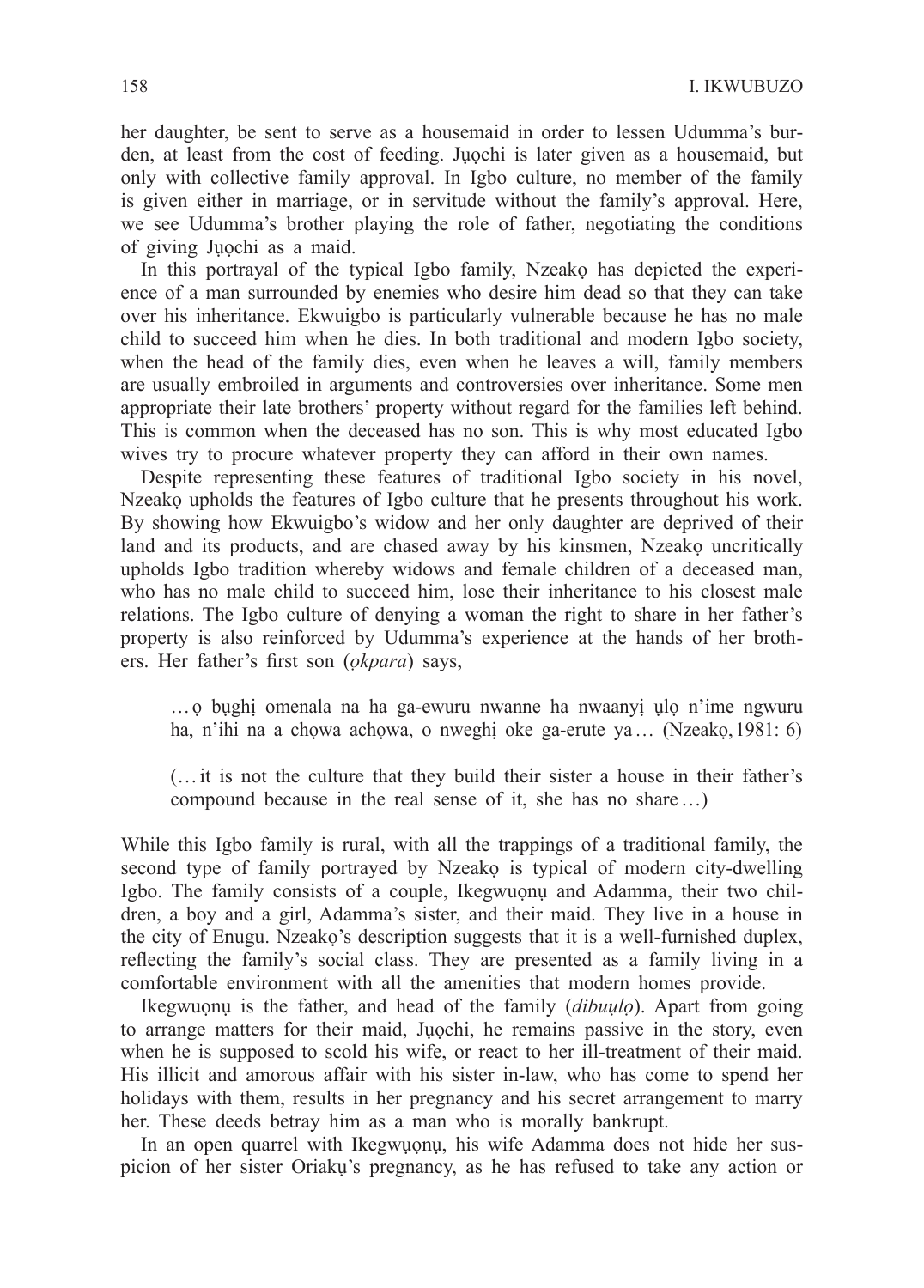make any comment regarding her ceaseless complaints about the girl's misconduct. His wife tells him,

A na-enyozi gi enyo, n'ihi na amakwaghị m otu i si eme omume n'oge a. O ruo n'ụtụtụ mgbe m bịara wee gwa gị na Oriakụ arụghị ọrụ kwesịrị ka ọ rụọ, naanị ihe i nwere ike ịgwa m bụ na nke ahụ agbasaghị gị…Nke a gosiri na anyị bụ nwunye di ugbu a. (Nzeakọ, 1981: 50)

(You are suspect because I do not understand how you are behaving. When I came to tell you this morning that Oriakụ did not do the work she ought to have done, all that you could tell me was that it is not your business…This indicates that we are co-wives now.)

Ikegwụọnụ owns up to the plan of marriage with Oriakụ, his sister in-law, and this ignites a more aggressive reaction from his wife. The story ends with Oriakụ leaving Ikegwụọnụ's home with her luggage, but the damage to his relationship with his wife has already been done. When a man, who is expected to take care of his wife's younger sister as a sister in-law, impregnates her, it is condemned by Igbo society as an act of iniquity.

In this story, the man is the architect of his family's problems. The man's cordial relationship with his wife has been destroyed. They now face the prospect of a broken home. Caution and self-control on the part of the man would have saved his family.

In the end, Ikegwụọnụ leaves his damaged home and family, and finds solace in drinking. Nzeakọ notes:

... ma nwoke gbapuru n'ulo ya n'ihi okwu na uka, hapuru ihe n'ime ulo ya, n'ihi na ọ ghaghi ịno wee na-eche ya. (Nzeakọ, 1981: 52)

(… but a man who runs away from his home because of quarrel, leaves something behind that must surely await him.)

The most visible member of this family is Adamma, Ikegwụọnụ's wife. She is made more visible by her assertiveness, arrogance, and harshness, especially towards her maid. She is noisy and always scolding, deriding or flogging her maid, Jụọchi, even for an offence committed by another person. When Jụọchi first comes to the home, Adamma discriminates against her, barring her from using certain amenities in the house, and denying her good food. The maltreatment and deprivation the little girl suffers at Adamma's hand further depicts the wife as a mean woman. Her assertiveness and arrogance are reinforced when Adamma scolds her younger sister for her failure to wake up early, prepare her husband's breakfast, and provide him with hot water for a bath. Adamma boasts:

Ụlọ a bụ ụlọ di m, n'ihi ya, ọ bụ ihe m kwuru ga-eme. Ma ọ dị onye nke ahụ na-adịghi mma n'obi, ya laa…Ka m kwuo ya ekwuo n'ụlọ a. Onye ọ bụla nọ n'ụlọ a aghaghị ime ihe m kwuru, unu nụrụ ya? (Nzeakọ, 1981: 44)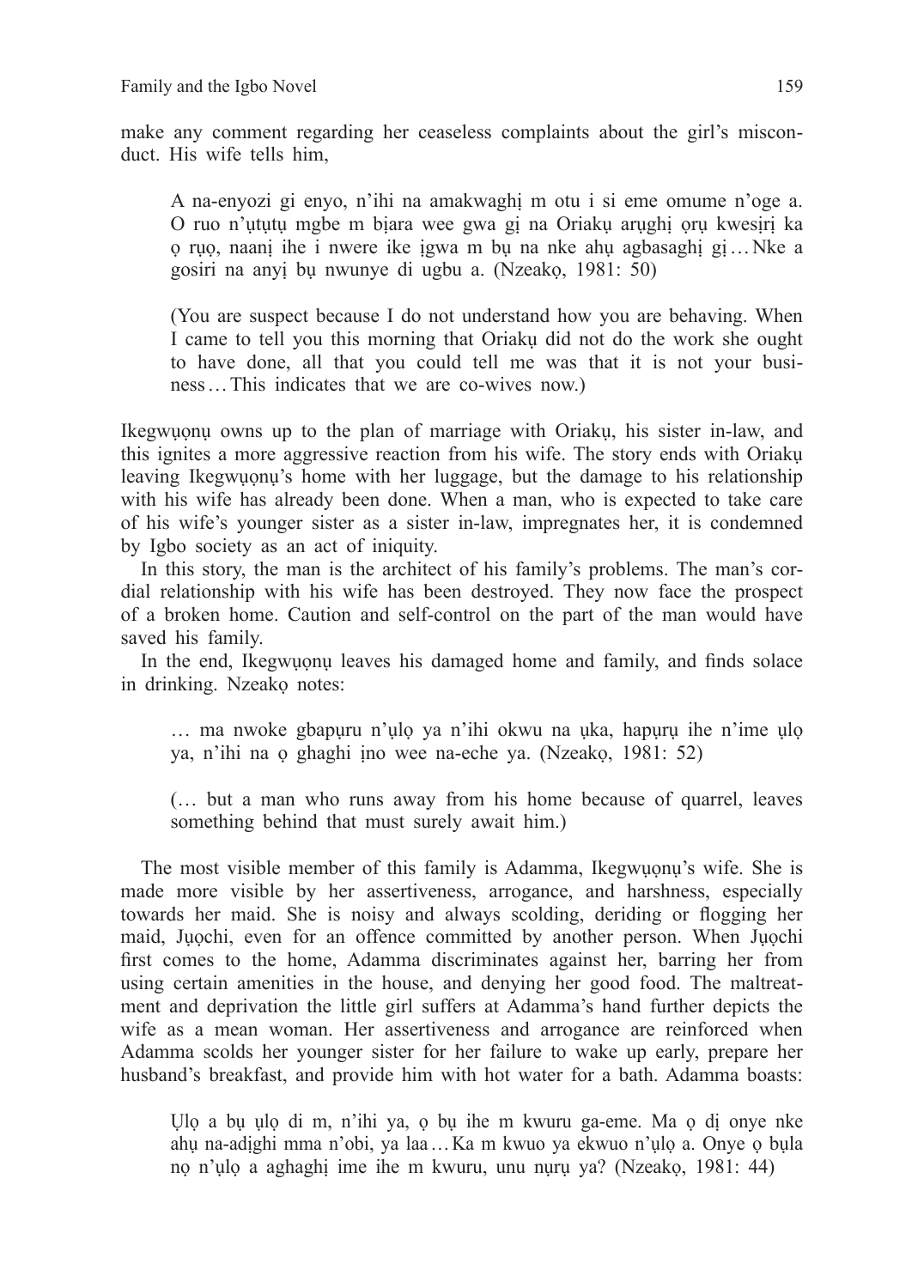(This is my husband's house and, as a result, what I say goes. If there is anyone who does not like that, let that person go…Let me say that in this house. Anyone who is in this house must do what I say. Did you hear that?)

When Oriaku attributes her inability to wake up early and perform her morning duties to a headache and upset stomach, Adamma is quick to notice, and suddenly changes her attitude toward her sister. Adamma interrogates Oriaku persistently to know her true state of health. Adamma becomes apprehensive and suspicious that the girl may be pregnant but she does not suspect that her husband is responsible for it.

Her suspicious reaction and persistent interrogation of her sister would not be unusual. In real life situations, there is no Igbo wife who would take lightly, or condone, such a pregnancy in her matrimonial home. In spite of her harshness and high-handedness toward Jụọchi, Adamma maintains a cordial relationship with her husband until the affair between her husband and her sister destabilizes their relationship and home.

Jụọchi is the major victim of Adamma's despicable behavior. The girl's suffering and hardship early in life are shown on three levels: the home where she is deprived as a result of her father's protracted sickness, her maternal home where she lives in abject poverty with her mother, and the home of her mistress, where she is grossly abused and dehumanized. Nzeakọ describes Adamma's inhuman treatment of Jụọchi by posing a series of critical questions:

Ọ bụrụ nwa ọ mụtara ọ ga-eme ya ụdị ihe ahụ o mere Jụọchi? Ọ bụrụ nwa ya ka mmadụ ọzo mere ụdị ihe ahụ, ọ ga-adị ya mma n'obi? (Nzeakọ, 1981: 37)

(If she were her child, would she treat her in the same way as she treated Jụọchi? If another person treated her child in that same manner, would she be pleased?)

Nzeakọ is equally critical of the husband's failure to defend Jụọchi:

Ọ dị mma otu di ya siri gbachị nkịti wee ghara ikwu okwu? Ka ọ pụtara na nwoke ahụ adịghị ahụ ụdị mmegbu nwaanyị ahụ na-emegbu Jụọchi? Ka ọ bu e buru ozu onye ọzọ, ọ dị ka e bu ukwu nkụ? (Nzeakọ, 1981: 37)

(Is her husband's silence over the matter acceptable? Or is it that the man is blind to all the mistreatment being meted out to Jụọchi? Or is it that when he sees a corpse being carried, he sees a bundle of firewood?)

With these questions, Nzeako presents Ikegwuonu as a weakling who shirks his manly responsibilities and does not take action against what is going wrong within his family. It is Adamma who exerts the overriding authority in the home. The author acknowledges the fact that a man must not be passive and indifferent in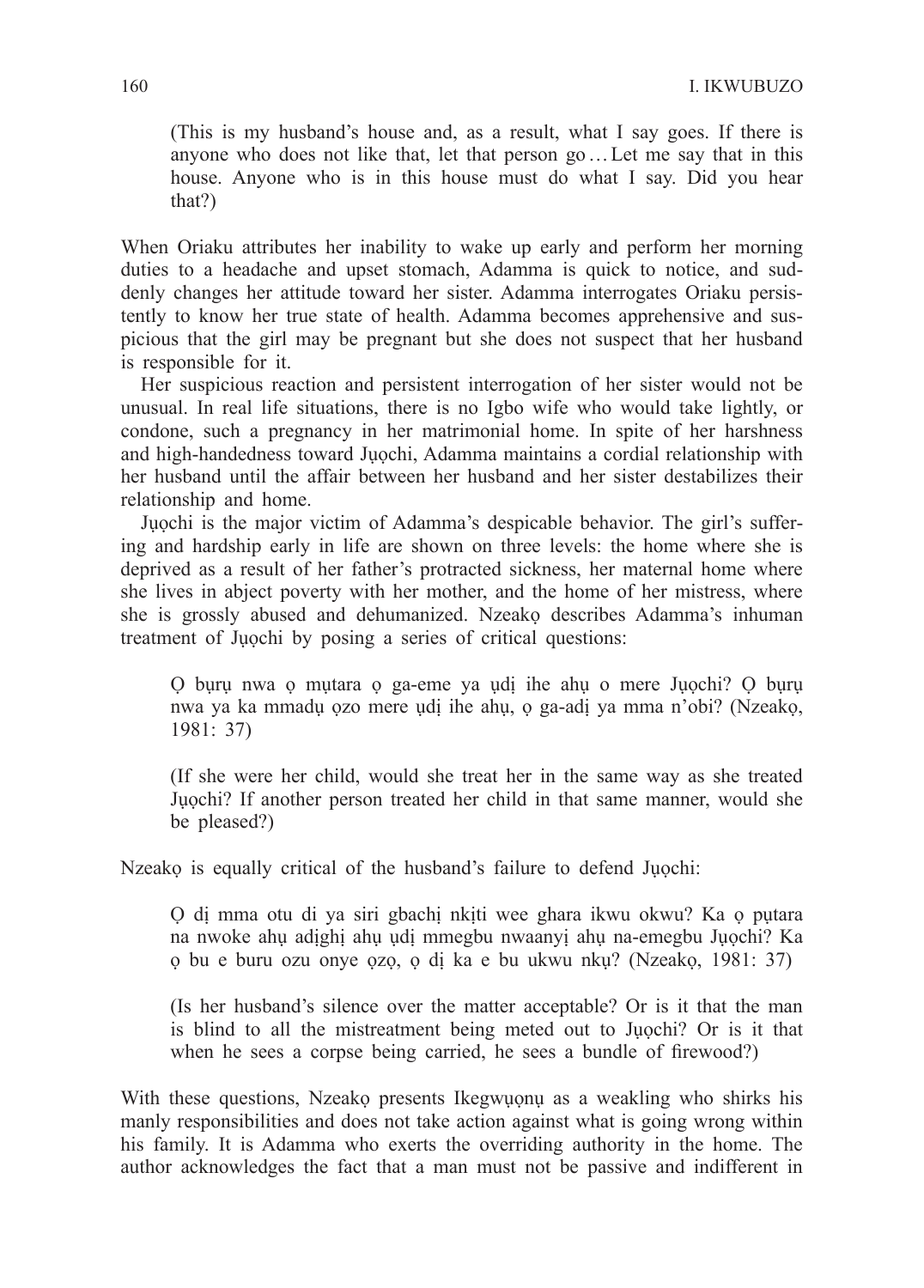such matters. Nzeakọ also depicts Adamma as a wife who abdicates her domestic responsibilities to a maid, which is dangerous, especially when another adult female is involved. Adamma leaves her younger sister to attend to the needs of her husband. The closeness resulting from that interaction lays the foundation for the amorous relationship that later develops between Ikegwụọnụ and Oriakụ, culminating in pregnancy, a secret arrangement to marry, and the eventual instability of the family.

Oriakụ, the agent of destabilization, is like a demon assigned to wreak havoc in her sister's matrimonial home. Adamma's reaction to her sister's affair with her husband, described in the following excerpt, reveals not only the anger and condemnation that Adamma feels, but also the discord that results:

Ọ bụ ihe a ka ị bịara n'ebe a ime? Ị bịara ịnara m di m? Ọ dị mma, ugbu a ị wetala ihe ise okwu n'etiti anyị wee chọọ ịla. (Nzeakọ, 1981: 51)

(Is this what you have come here to do? You came to snatch my husband from me? Well, you have caused friction between us, and want to leave.)

It is through Oriakụ, however, that Nzeakọ resolves Jụọchi's plight. Before leaving her sister's house, Oriaku, in her concern for Juochi, makes a secret arrangement to relocate her equally, as a way of alleviating her suffering.

The story of this second family in *Jụọchi*, like the story in *Isi Akwụ Dara N'ala*, is a depiction of how the stability of a family, and the prevailing harmony in the home, can be shattered by infidelity. It reveals how a husband's extramarital affair with a girl, and his secret marriage to her without regard for his wife, can lead to disaster. The illicit sexual affair between the head of the family and his sister in-law is an instance of the moral laxity plaguing some matrimonial homes, to which Igbo families are all vulnerable. In this case it is the father, the head of the family, who stoops so low as to impregnate a maid under his care. The story also portrays the level of dehumanization and oppression that some housemaids experience at the hands of their mistresses.

## **CONCLUSION**

In this paper we have examined portrayals of the Igbo family in the works of three Igbo novelists. Our analysis shows that these works explore human social behaviors that are observable in traditional Igbo family. In a number of instances, they do not project a positive image of Igbo family life, showing more interest in highlighting the problems that beset family life, than its strengths and successes. Though they attempt to resolve some of these problems, they more often create the impression that family relationships in Igbo society are often marred by strife. For instance, some characters in these novels are portrayed as mean, inconsiderate, irresponsible and cantankerous, or as the cause of family destabilization. Because three of the works examined were written and published in the 70s, and the fourth in the early 80s, one could hypothesize that perhaps these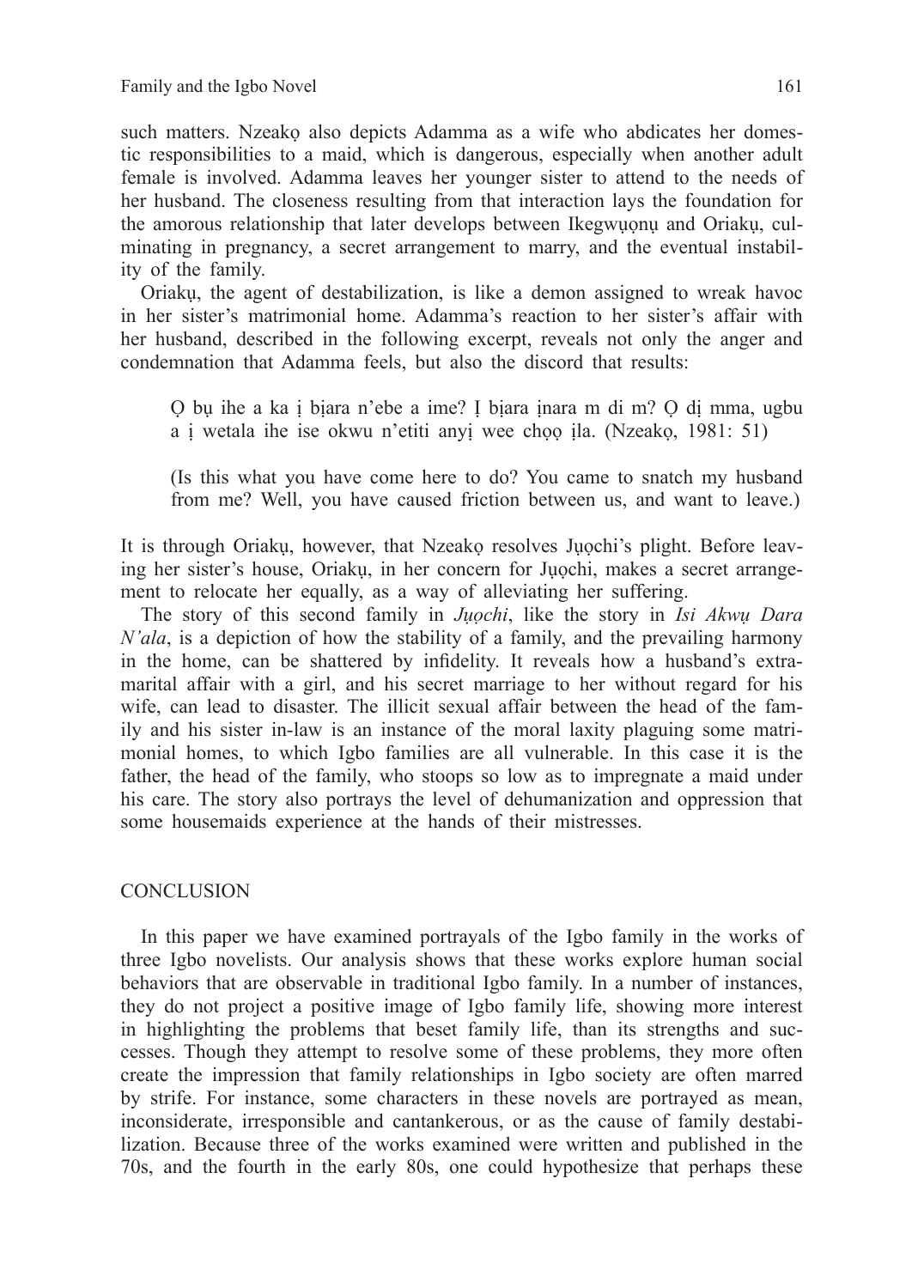novels portrayed observable problems that beset family relationships at that time.

Family is the bedrock of society and, therefore, the stability of any society depends on the strength and cohesiveness of families within that society. If families, generally, are stable and progressive, the society to which they belong will manifest these same attributes. The Igbo family, whether at home or in the diaspora, is an important element in the sustainability of Igbo culture and society. Through their works, Igbo literary artists should encourage this desired sustainability by focusing on positive images of Igbo family life.

#### **NOTES**

- (1) In Emenanjo (1982a; 1982b) he argued that any work that is to be taken as Igbo creative literature must be written in Igbo.
- (2) Ugonna also insisted that, for a piece of literature to be called an Igbo novel, poem, or play, it must be written in Igbo.
- (3) Uzochukwu, like others, argued in favor of Igbo as the language of expression for what should be regarded as Igbo novels.
- (4) Unpublished paper. Nwadike catalogued existing literary works written in Igbo.
- (5) *Ahịa ataaki*̣ translated here as 'ambush trading', was a term used by the Igbo during the Nigerian civil war to describe risky trade, for survival, embarked upon by courageous women across the enemy line.

#### **REFERENCES**

Ejiofor, L. 1981. *Dynamics of Igbo Democracy*. University Press Ltd., Ibadan.

- Emenanjo, N. 1982a. Some first thoughts on Igbo literature. In (C. Ogbalu & N. Emenanjo, eds.) *Igbo Language and Culture* 2, pp. 47–64. University Press Ltd., Ibadan.
	- 1982b. What is creative literature? The case of Igbo. *Igbo Journal of SPILC* (Society for Promoting Igbo Language and Culture), 1: 58–65.
	- 1986. The artist and his society: The situation in creative literature in Igbo. *Black Orpheus, A Journal of the Arts of Africa*, 6(1): 8–15.
- Emenyonu, E. 1978. *The Rise of the Igbo Novel*. Oxford University Press, Ibadan.

Madụekwe, J. 1978. *Uru Nwa*. Longman Nigeria Ltd., Ikeja.

- Nwadike, I. 2002. *Agụmagụ Igbo: Iduuazị, Akụkọ Nkenke, Ejije na Abụ, 1933–2001*. Paper presented at the Seminar on Igbo Studies in the 21st Century, June 12–13, University of Nigeria, Nsukka.
- 
- Nzeako, T. 1973. *Nkọlị*. Longman, Ikeja.<br>
 1981. *Jụọchi*. Macmillan, Lagos.<br>
Oshelu C. 1981. *Nau Mai Ishe*, University.
- Ogbalu, C. 1981. *Ndụ Ndị Igbo*. University Publishing Co., Onitsha.
- Ogbulogo, C. 1999. The image of women in Igbo novels. *Journal of Cultural Studies*, 1(1): 123–130.
- Ogunsina, B. 1992. *The Development of the Yoruba Novel 1930–1975*. Gospel Faith Mission Press, Nigeria.
- Ubesie, T. 1973. *Isi Akwụ Dara N'ala*. University Press Ltd., Ibadan.
- Ugonna, N. 1978. *A Brief Survey of the Development of the Igbo Novel*. Paper presented at the 13th West African Languages Congress, April 3–7, Fourah Bay College, Freetown, Sierra Leone.